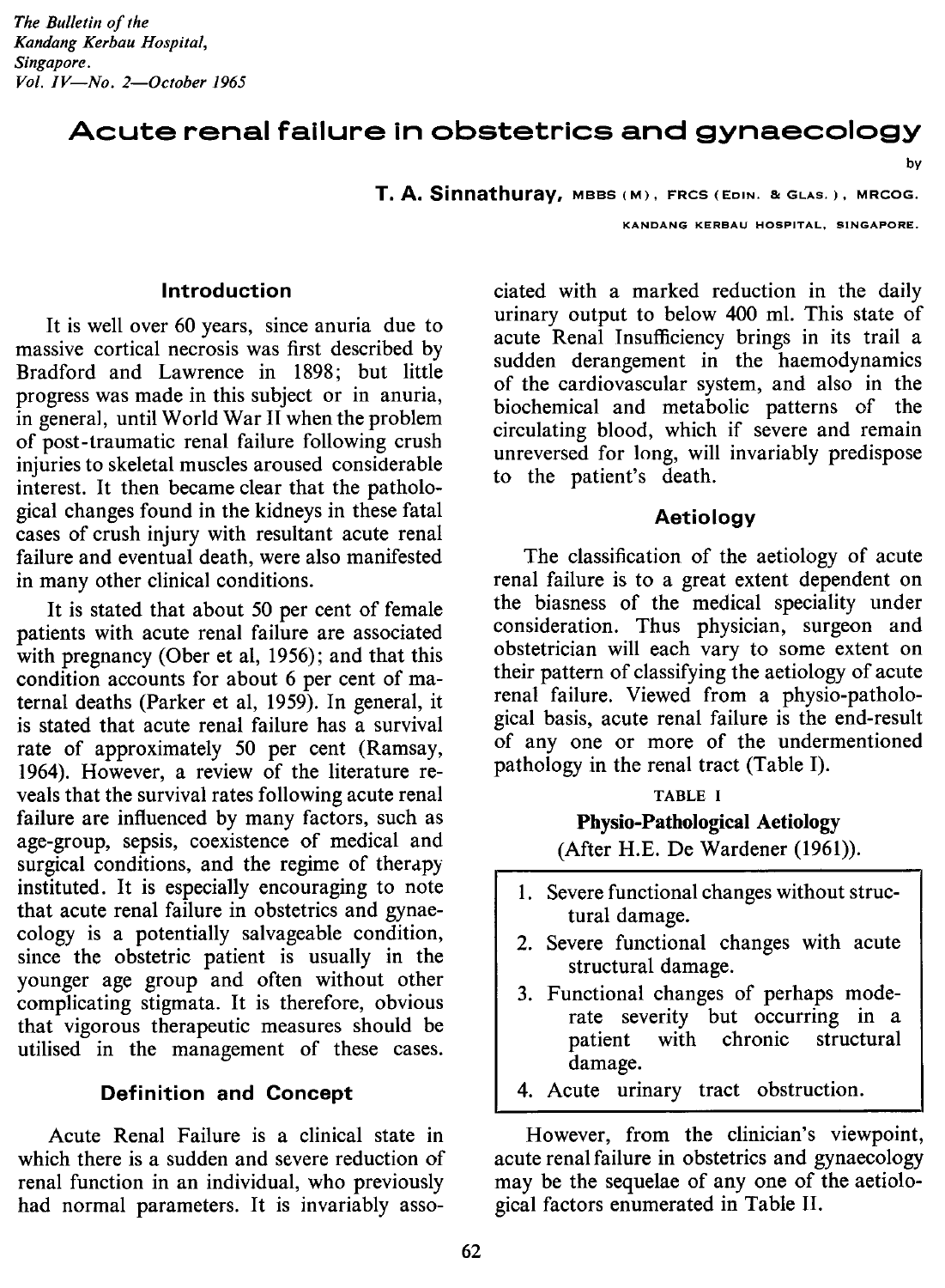#### **TABLE II**

## Clinical aetiology of acute renal failure in obstetrics and gynaecology

| 1. Shock $\begin{cases}\n(i) & \text{Neurogenic.} \\ (ii) & \text{Oligamine.} \\ (iii) & \text{Bacteraemic.} \\ (iv) & \text{Anaphylactic.}\n\end{cases}$ |
|-----------------------------------------------------------------------------------------------------------------------------------------------------------|
| 2. Septicaemia.                                                                                                                                           |
| 3. Fulminating PET/Eclampsia.                                                                                                                             |
| 4. Concealed Accidental Haemorrhage.                                                                                                                      |
| 5. Fulminating Renal Infection.                                                                                                                           |
| 6. Intra-Vascular (i) Blood Groups<br>Haemolysis (ii) Bacteria<br>(iii) Chemicals                                                                         |
| 7. Acute Urinary Tract Obstruction.                                                                                                                       |

8. Nephrotoxic Agents.

## 1. Shock

Shock is a clinical state of acute peripheral circulatory failure and can occur with a fair degree of frequency in obstetrics and gynaecology. Shock of neurogic origin is classically associated with severe traumatic obstetrical procedures or accidents, such as ruptured uterus and intra-uterine manipulations without adequate anaesthesia. Shock in concealed accidental haemorrhage is partly of neurogenic origin. Oligaemic shock can be the sequelae of severe antepartum or postpartum haemorrhage, severe abortions, ruptured ectopic pregnancies, or even extensive uterine ruptures. Bacteraemic shock in obstetrics and gynaecology is relatively uncommon, and when it does occur, it does so with criminal septic abortions. Anaphylactic shock is also rare in obstetrics and gynaecology, the commonly cited examples are penicillin induced-anaphylaxis and the rare condition of amniotic fluid embolism.

Whatever be the mechanism of shock in obstetrics and gynaecology, acute renal failure is a potential hazard if the shock issevere and of prolonged duration. The renal failure in these cases is the sequelae of acute renal vascular insufficiency leading to severe functional changes in the kidney with or without acute structural damage.

## 2. Septicaemia

Septicaemia in obstetrics and gynaecology is usually the sequelae of uncontrolled sepsis associated with septic abortions and puerperal uterine infection. Less frequently it may follow puerperal septic thrombophlebitis. Common causative organisms are streptococci, Proteus Vulgaris, Bacterium Coli and Chlostridum Welchii. Fulminating septicaemia predisposes to renal infection, which, in its turn, causes renal ischaemia, and this may proceed to acute tubular necrosis, with resultant acute renal failure. Severe chlostridial infection also precipitates intravascular haemolysis which, if severe enough can predispose to acute renal failure, as will be shown later.

## 3. Fulminating PET/Eclampsia

Fulminating pre-eclamptic toxaemia and eclampsia is invariably associated with a state of toxaemic nephropathy. This is characterised by acute renal vascular insufficiency which predisposes to acute tubular necrosis and resultant state of acute renal failure. Ober et al (1956) state that maternal death in the patient with acute eclamptic nephropathy usually occurs from fulminating cerebral or pulmonary oedema.

## 4. Concealed Accidental Haemorrhage

Concealed accidental haemorrhage is usually a sequelae of fulminating toxaemia of pregnancy, although not always so. Non-toxaemic severe concealed accidental haemorrhage may sometimes follow sudden decompression of a gross hydramnios, or severe direct trauma to the uterus, such as a kick on the lower abdomen, or a motor accident.

The mechanism of acute renal failure in cases of concealed accidental haemorrhage is still a matter of some speculation. The severe shock that accompanies this condition may be the main factor precipitating acute renal circulatory insufficiency with resultant acute renal failure (Bourne and Williams, 1962). Others have speculated on the possible existence of additional factors which precipitate the classical bilateral cortical necrosis seen in these cases of concealed accidental haemorrhage, Whatever the mechanism of acute renal failure in this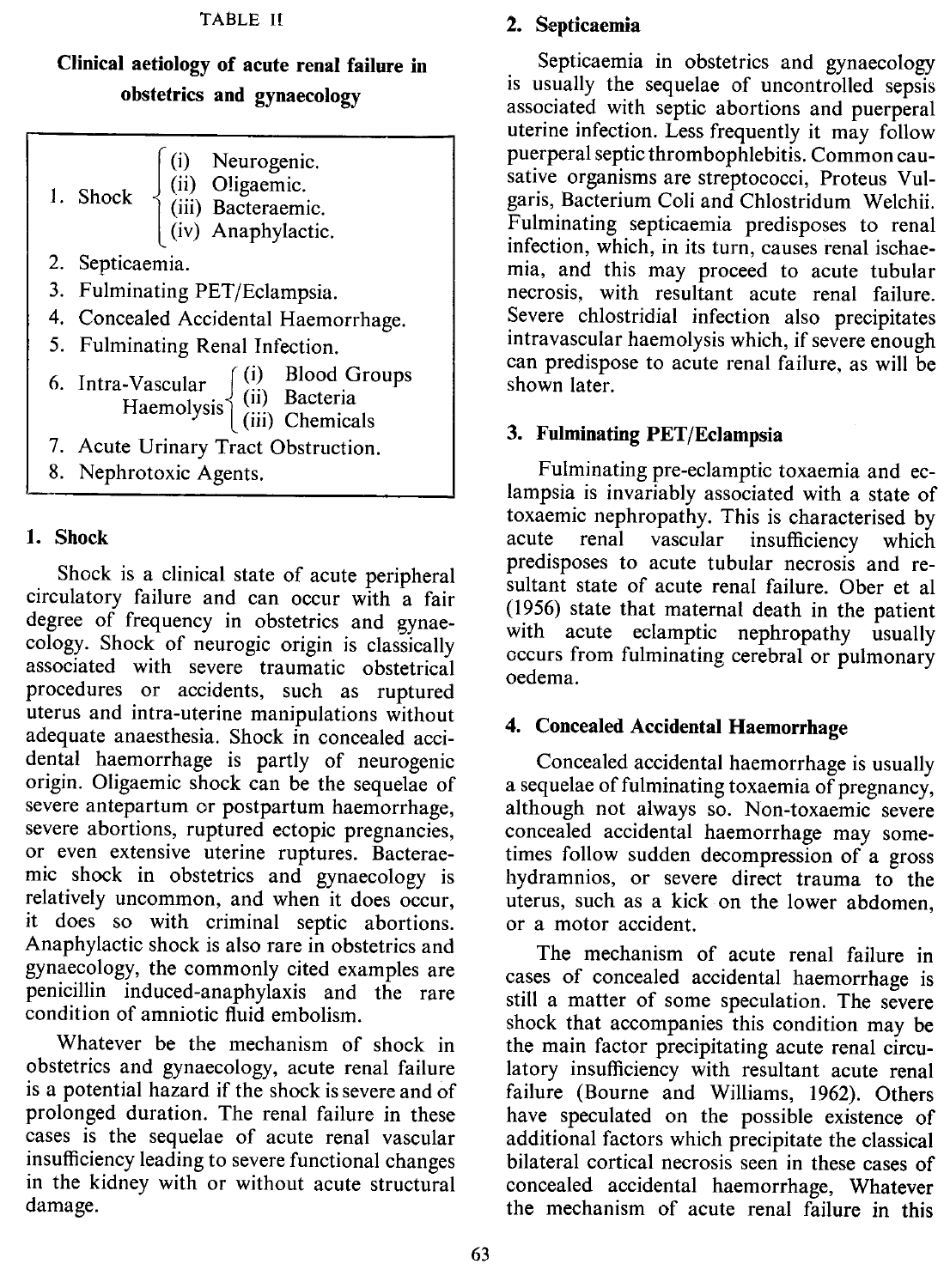condition, pathologically tubular necrosis can follow less serious types of concealed accidental haemorrhage, and cortical necrosis is the sequelae of very severe types of this condition. Bull et al (1955) also hold the view that the occurrence of cortical necrosis may well depend upon the severity of the initial retro-placental bleeding, and that the extent of cortical necrosis is probably also closely proportional to the severity and extent of the accidental haemorrhage.

## 5. Fulminating Renal Infection

Infection of the renal parenchyma can be acute or chronic in nature, or it may be an acute inflammation superimposed on a chronic renal infection. Ascending acute pyelonephritis, and flare-up of chronic pyelonephritis are said to be common complications of pregnancy, and if untreated, or inadequately treated can predispose to considerable destruction of the renal parenchyma, with resultant state of acute functional renal insufficiency . Such forms of acute renal failure were encountered with a fair degree of frequency in the pre-antibiotic era; however the ready availability of a broad spectrum of antibiotics now has ensured the possibility of effectively controlling and curing these infections, long before crippling renal parenchymatous destruction could take place.

## 6. Intra-Vascular Haemolysis

Severe degrees of intra-vascular haemolysis sufficient to precipitate acute renal failure, are rarely encountered in obstetrics and gynaecology. Mismatched blood transfusions are probably the commonest of the haemolytic causes of acute renal failure. Less commonly, chlostridium welchii or haemolytic streptococcal septicaemia, following upon a criminal septic abortion or puerperal uterine sepsis, may precipitate a severe state of intra-vascular haemolysis with resultant acute renal failure. Chemical(drugs) induced haemolysis are less frequently encountered in obstetrics and gynaecology. Whatever the underlying aetiology, severe intra-vascular haemolysis predisposes to acute renal failure by precipitating a reduction in the circulating blood volume, which in its turn predisposes to acute renal ischaemia and acute tubular necrosis.

## 7. Acute Urinary Tract Obstruction

Acute renal failure from acute urinary tract obstruction can obviously follow bilateral pelvic or ureteric obstruction, or unilateral obstruction to a single functioning kidney. This indisputable truth is often forgotten when considering the differential diagnosis of acute renal failure. In the context of obstetrics and gynaecology, acute urinary tract obstruction can arise from the severance or ligation of the ureters during pelvic surgery, be it hysterectomy, caesarean-hysterectomy or the more radical Wertheim-hysterectomy. Damage to the ureters during surgery is more liable to occur in the hands of the inexperienced gynaecologist. However, in the presence of advanced chronic pelvic infection, pelvic endometriosis or pelvic cancer, the avoidance of damage to the ureters can be a tricky problem even for the experienced gynaecologist. Acute-on-chronic renal failure can also follow bilateral compression and obstruction of the pelvic ureters in those cases of uterine cancer, where there is extensive periureteric infiltration with cancerous growth, or with fibrosis following radiotherapy.

The striking feature of acute renal failure due to acute urinary tract obstruction is that the flow of urine is completely suppressed, in contrast to the low flows which are usually found with acute structural damage to the renal parenchyma. The only exception to this rule is in the acute renal failure of acute glomerular nephritis, and in the total bilateral cortical necrosis, that can occur with a severe concealed accidental haemorrhage. The therapeutic implication of this fact is that if acute renal failure is associated with complete or almost complete suppression of the urine, a cystoscopy should be performed and the ureters catheterised to try to relieve the obstruction; if this is unsuccessful it is necessary to release the urine above the obstruction by a nephrostomy (De Wardener, 1961).

## 8. Nephrotoxic Agents

Nephrotoxic agents as a cause of acute renal failure in obstetrics and gynaecology is quite rare. It is well known that some abortifacient agents used by criminal abortionists may contain mercury, arsenic or lead. which are also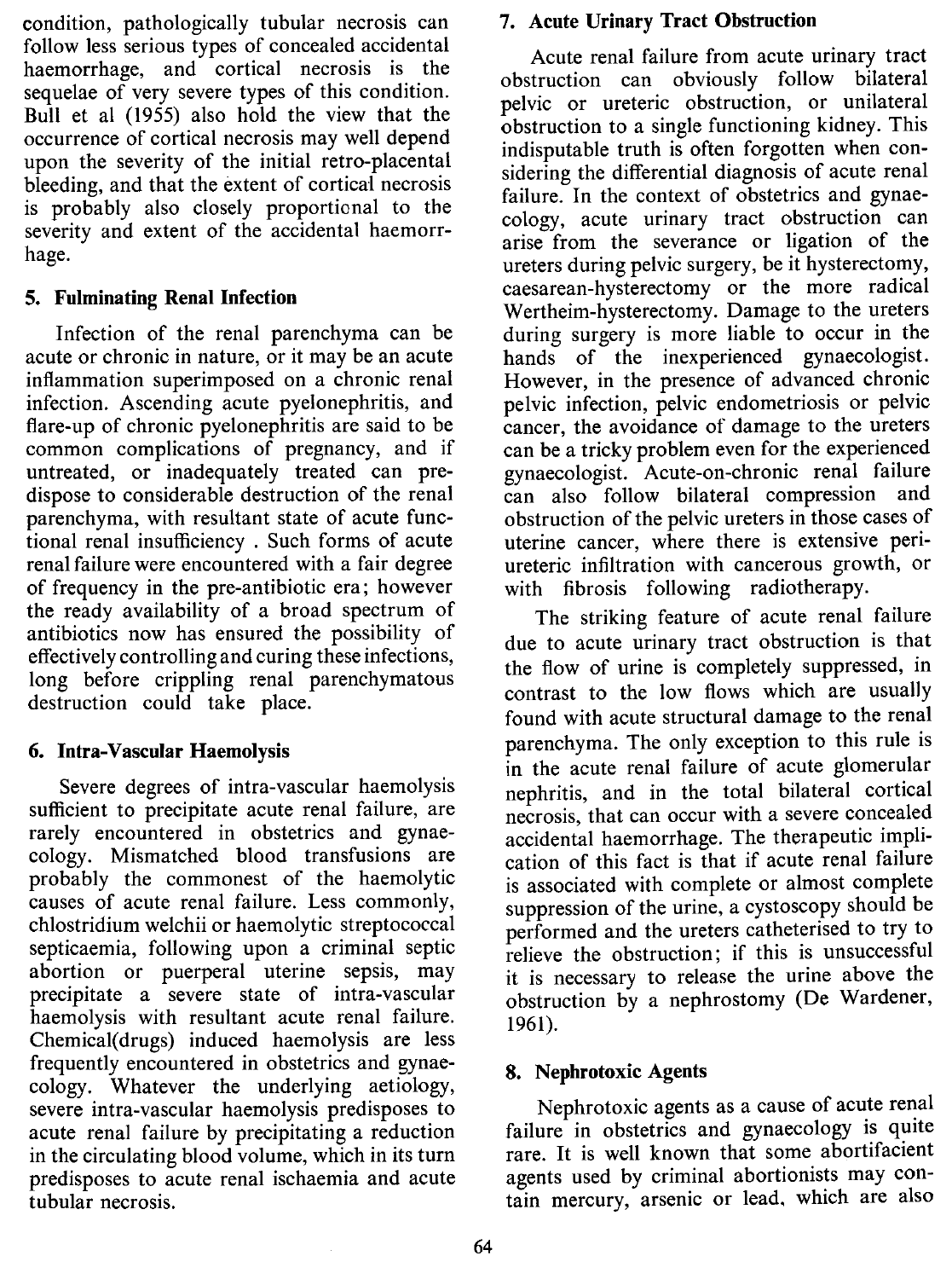considerably nephrotoxic. Sulphonamides in high concentrations can also be sufficiently nephrotoxic to precipitate acute renal failure. All these nephrotoxic agents act either directly by causing the death of those tubular cells which transport the chemical agent from the blood into the lumen of the tubule, or indirectly by causing intense renal vasoconstriction with resultant renal ischaemia, and under both these circumstances there is acute tubular necrosis with resultant acute renal failure.

#### Pathology

The pathology of acute renal failure, irrespective of the clinical aetiology, may be schematically presented for discussion, as shown in Figure 1.

## **AETIOLOGICAL FACTOR**

(Shock, Septicaemia, Concealed Accidental Haemorrhage etc.)



#### Fig. 1 - Pathology of acute renal failure

*Acute renal circulatory insufficiency* is one of the commonest and the most important of mechanisms of acute renal failure in practically all branches of medical practice. In obstetrics and gynaecology, acute renal circulatory insufficiency may be the sequelae of severe shock, septicaemia, fulminating toxaemia of pregnancy/eclampsia, and intra-vascular haemolysis. Presumably also, renal vascular spasm resulting in renal anoxia can arise from the effects of nephrotoxic agents, or from the evoking of the utero-renal reflex caused by undue intra-uterine tension, as would be the case in concealed accidental haemorrhage. However produced, acute renal circulatory failure will be followed by acute tubular necrosis, especially if the period of renal anoxia is prolonged for two or three hours or more. Hence the importance of treatment of haemorrhagic shock by adequate blood transfusion with the minimum of delay (Bourne and Williams, 1962).

In obstetrics and gynaecology, although *acute tubular necrosis* is usually secondary to a state of acute renal circulatory insufficiency, it may also result directly from the deleterious effects of fulminating renal infection, nephrotoxic agents, acute urinary tract obstruction, and last but not least, secondary to concealed accidental haemorrhage. In fact, all the obstetrical and gynaecological aetiological factors, that have been discussed, predispose to acute renal failure by precipitating acute tubular necrosis.

*Acute bilateral cortical necrosis* is a rare pathological cause of acute renal failure occurring usually in the last trimester, and after a severe *"concealed accidental haemorrhage" .* Occasionally it may follow severe eclampsia, and exceptionally it can be the type of renal necrosis to follow extensive trauma, and thus occur in males as well as females (Bourne and Williams, 1962).

The actual factor determining the occurrence of acute cortical necrosis is, as yet, not at all clear. There is marked shock, and this may be the main factor in the causation of massive cortical necrosis. However, it does seem that the occurrence of cortical necrosis may well depend upon the severity of the initial retroplacental bleeding; and it is highly probable that the extent of necrosis is also closely proportional to the severity and extent of the accidental haemorrhage (Bull et aI, 1955). Of course, acute tubular necrosis can also follow concealed accidental haemorrhage, usually of the less serious type. As a differential clinical diagnostic feature of acute cortical necrosis, MacGillivray (1950) noted that these cases displayed a rise of temperature on the second or third day, rather on the lines of pyrexia about this time in cases of coronary thrombosis.

In severe cortical necrosis, the outer  $\frac{1}{4}$  inch of the kidney is white, and contrasts sharply with the medullary portion of the kidney. In gross cortical necrosis, there is no regeneration of the glomerular tissue—the whole nephron is dead-and the prognosis is fatal. Histologically, there is, in these bad cases, widespread degeneration amounting to necrosis throughout the